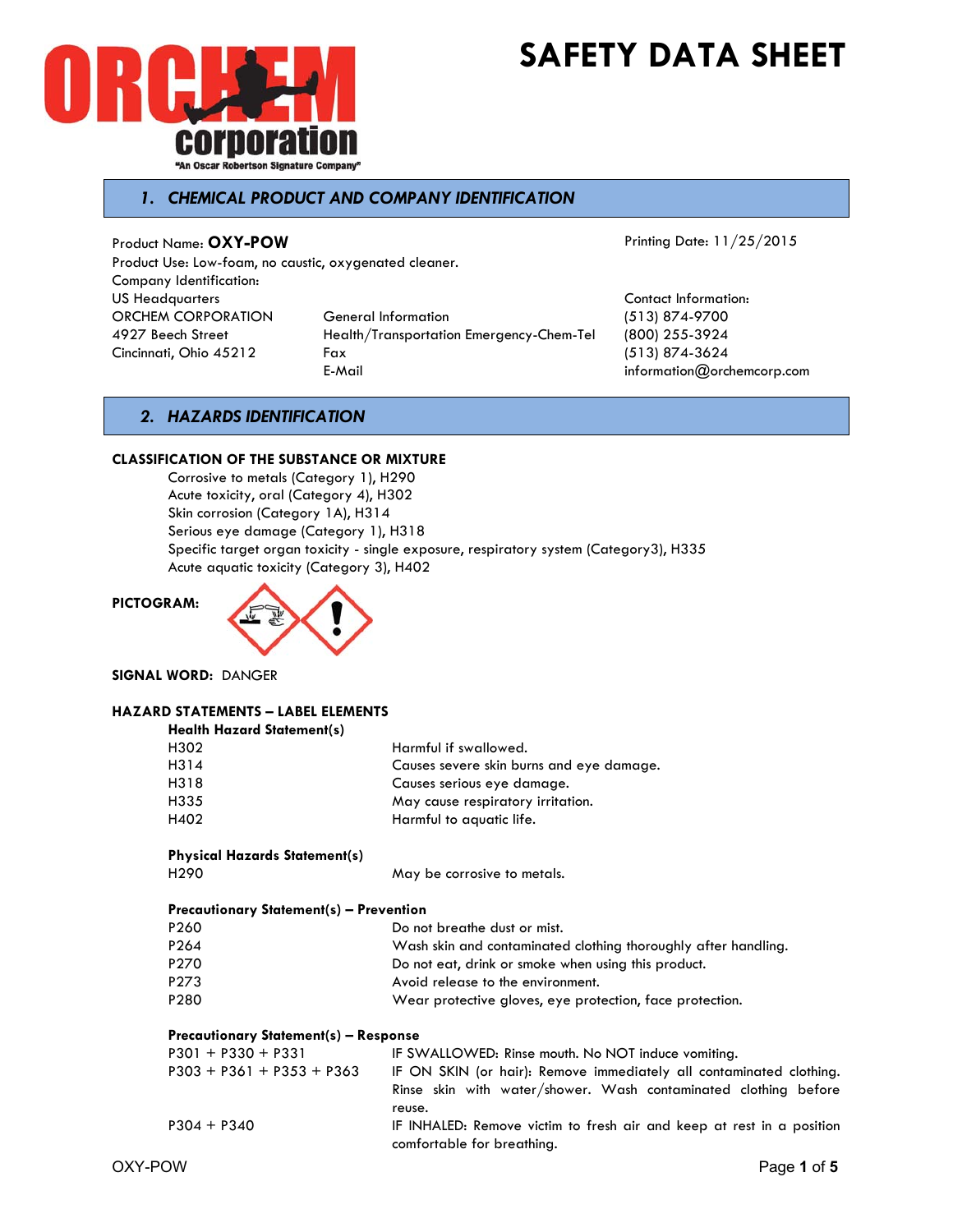| $P305 + P310 + P351 + P338$                  | IF IN EYES: Immediately call a POISON CENTER or doctor.<br>Rinse cautiously with water for several minutes. Remove contact lenses, if<br>present and easy to do. Continue rinsing. |  |  |
|----------------------------------------------|------------------------------------------------------------------------------------------------------------------------------------------------------------------------------------|--|--|
| <b>Precautionary Statement(s) – Storage</b>  |                                                                                                                                                                                    |  |  |
|                                              |                                                                                                                                                                                    |  |  |
| P405                                         | Store locked up.                                                                                                                                                                   |  |  |
| <b>Precautionary Statement(s) - Disposal</b> |                                                                                                                                                                                    |  |  |
| P <sub>501</sub>                             | Dispose of contents/container in accordance with applicable local,                                                                                                                 |  |  |
|                                              |                                                                                                                                                                                    |  |  |
|                                              | regional, national, and/or international regulations.                                                                                                                              |  |  |

**Hazards Not Otherwise Classified (HNOC)**  None.

## *3. COMPOSITION / INFORMATION ON INGREDIENTS*

| <b>INGREDIENT(S)</b>                                         | CAS#       | WEIGHT %  |
|--------------------------------------------------------------|------------|-----------|
| sodium carbonate                                             | 497-19-8   | 40-50     |
| disodium carbonate, compound<br>with hydrogen peroxide (2:3) | 15630-89-4 | $30-40$   |
| sodium metasilicate                                          | 6834-92-0  | $15 - 20$ |
| alcohols, C9-11, ethoxylated                                 | 68439-46-3 | 1-5       |

< 1% of mixture consists of ingredients of unknown toxicity. Exact percentages are withheld as trade secrets.

### *4. FIRST AID MEASURES*

**EYE CONTACT:** Get medical attention immediately. Immediately flush eyes with plenty of water, occasionally lifting the upper and lower eyelids. After 15 minutes check for and remove any contact lenses. Continue to rinse for at least 15 minutes.

**SKIN CONTACT:** Get medical attention immediately. Wash with plenty of water. Remove contaminated clothing and shoes. Continue to rinse for at least 15 minutes. Wash clothing before reuse. Clean shoes thoroughly before reuse. Destroy contaminated shoes.

**INHALATION:** Get medical attention immediately. Remove from exposure and move to fresh air immediately and keep in position comfortable for breathing. If breathing is difficult, give oxygen. Do NOT use mouth-to-mouth resuscitation. If breathing has ceased apply artificial respiration using oxygen and a suitable mechanical device such as a bag and a mask.

**INGESTION:** Get medical attention immediately. Do NOT induce vomiting. If victim is conscious and alert, wash out mouth with water then give water. Never give anything by mouth to an unconscious person. If vomiting occurs spontaneously keep airway clear.

**NOTES TO PHYSICIAN:** The absence of visible signs or symptoms of burns does NOT reliably exclude the presence of actual tissue damage. Probable mucosal damage may contraindicate the usage of gastric lavage.

#### *5. FIRE FIGHTING MEASURES*

**GENERAL INFORMATION:** As in any fire, wear a self contained breathing apparatus in pressure-demand, MSHA/NIOSH (Approved or equivalent), and full protective gear. During a fire, irritating and highly toxic gases may be generated by thermal decomposition or combustion involved in a fire. Use water spray to keep fire exposed container cool.

**EXTINGUISHING MEDIA:** Use media suitable to the cause of the surrounding fire such as, water spray, alcohol resistant foam, dry chemical, or carbon dioxide. Do NOT use straight streams of water.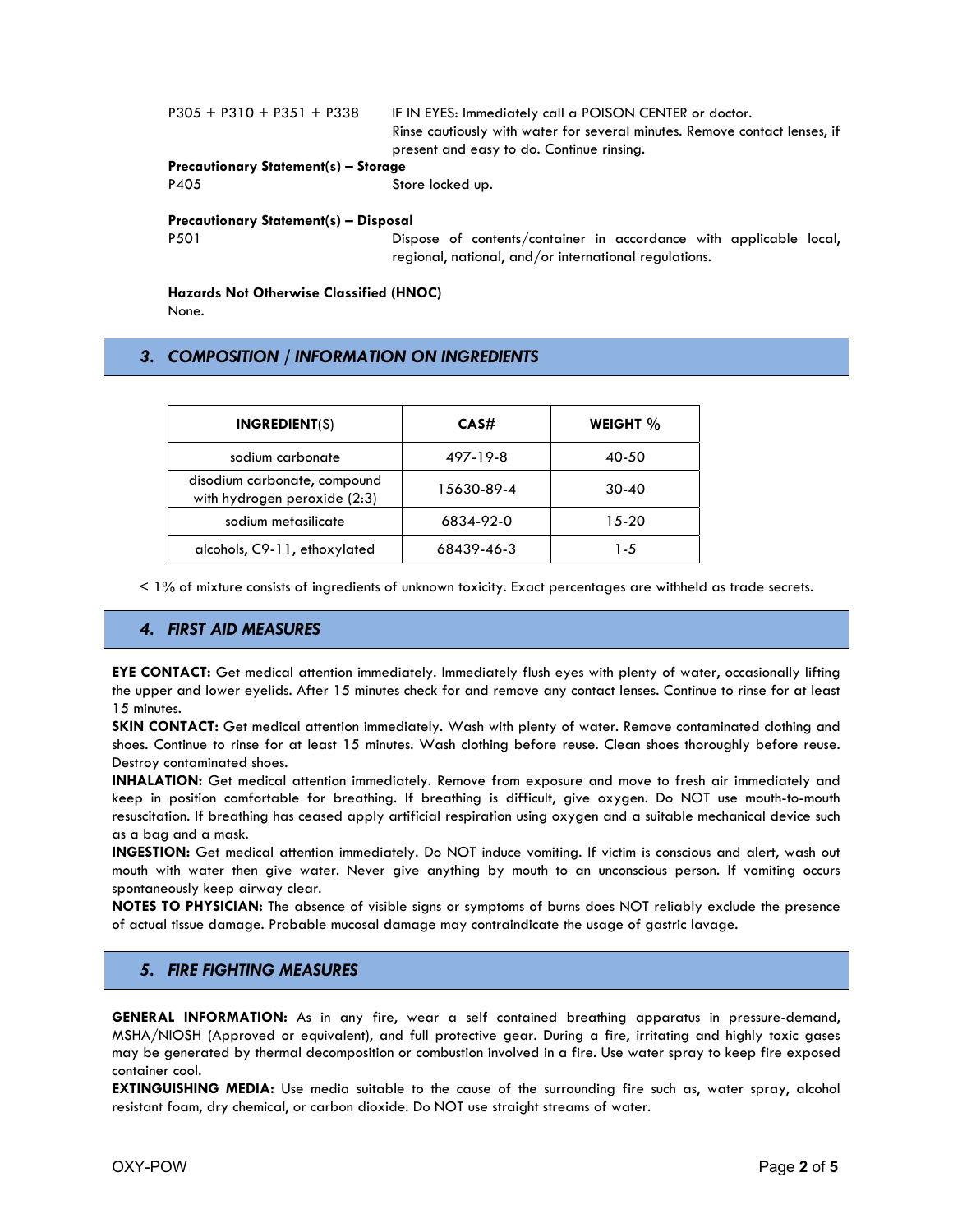## *6. ACCIDENTAL RELEASE MEASURES*

**In Case of Spill or Other Release:** Remove sources of ignition. Ventilate area. Keep unnecessary personnel away. Use appropriate personal protective equipment as indicated in Section 8 of the SDS when risk assessment indicated this is necessary. Use non-sparking tools and equipment. Absorb with inert material. Sweep or shovel spilled materials in suitable containers. Dispose of in accordance with all local, state, and federal requirements. Do not allow product or residue to enter waterway or any source of drinking water.

## *7. HANDLING AND STORAGE*

**Handling:** Use appropriate personal protective equipment (see Section 8). Eating, drinking and smoking should be prohibited in areas where this material is handled, stored, and processed. Workers should wash hands and face before eating, drinking, and smoking. Do not get in eyes or on skin or clothing. Do not breathe dust or mist. Do not ingest. Use only with adequate ventilation. Keep in original container. Do not reuse container. Do not use aluminum fittings or container.

**Storage:** Store in accordance with local regulations. Store in a segregated and approved area. Store in original container protected from direct sunlight in a dry, cool, and well ventilated area, away from incompatible materials (see Section 10) and food and drink. Separate from oxidizing materials and acids. Keep container tightly closed and sealed until ready for use.

# *8. EXPOSURE CONTROLS / PERSONAL PROTECTION*

**ENGINEERING CONTROLS:** Facilities storing or utilizing this material should be equipped with an eyewash facility and a safety shower (ANSI Z358.1). Use adequate general or local explosion-proof ventilation (typically 10 air changes per hour) to keep airborne levels to acceptable levels.

| <b>COMPONENT</b> | <b>CAS</b><br><b>NUMBER</b> | <b>ACGIH</b><br><b>TWA</b>   | <b>ACGIH</b><br><b>STEL</b> | <b>ACGIH</b><br><b>CEILING</b> | <b>OSHA FINAL</b><br>TWA<br><b>PEL</b> | <b>IDLH</b>            |
|------------------|-----------------------------|------------------------------|-----------------------------|--------------------------------|----------------------------------------|------------------------|
| ---              | ---                         | $\qquad \qquad \blacksquare$ | ---                         | ---                            | ---                                    | $\qquad \qquad \cdots$ |

#### **PERSONAL PROTECTIVE EQUIPMENT**

**Eyes:** Wear chemical splash goggles that meet the requirements of 29 CFR 1910.133 or European Standard EN 166.

**Skin:** Wear appropriate protective gloves to prevent skin exposure (29 CFR 1910.138 or EN374).

**Clothing:** Wear appropriate protective clothing to prevent skin exposure.

**Respirators:** A respiratory protection program that meets OSHA 29 CFR 1910.134 and ANSI Z88.2 requirements or European Standard EN 149 must be followed whenever workplace conditions warrant respirator use.

#### *9. PHYSICAL AND CHEMICAL PROPERTIES*

OXY-POW Page **3** of **5** Physical State: Solid Appearance: Granular Color: White to Off White Odor: Mild Boiling Point/Range: None Freezing Point/Range: None Flash Point: None Phosphorous Content as %P: None Vapor Pressure: No Data Vapor Density (air=1): No Data V.O.C.: None Specific Gravity (water=1): No Data Water Solubility: 100% pH:  $< 12 \text{ } @.1\%$ Volatility: No Data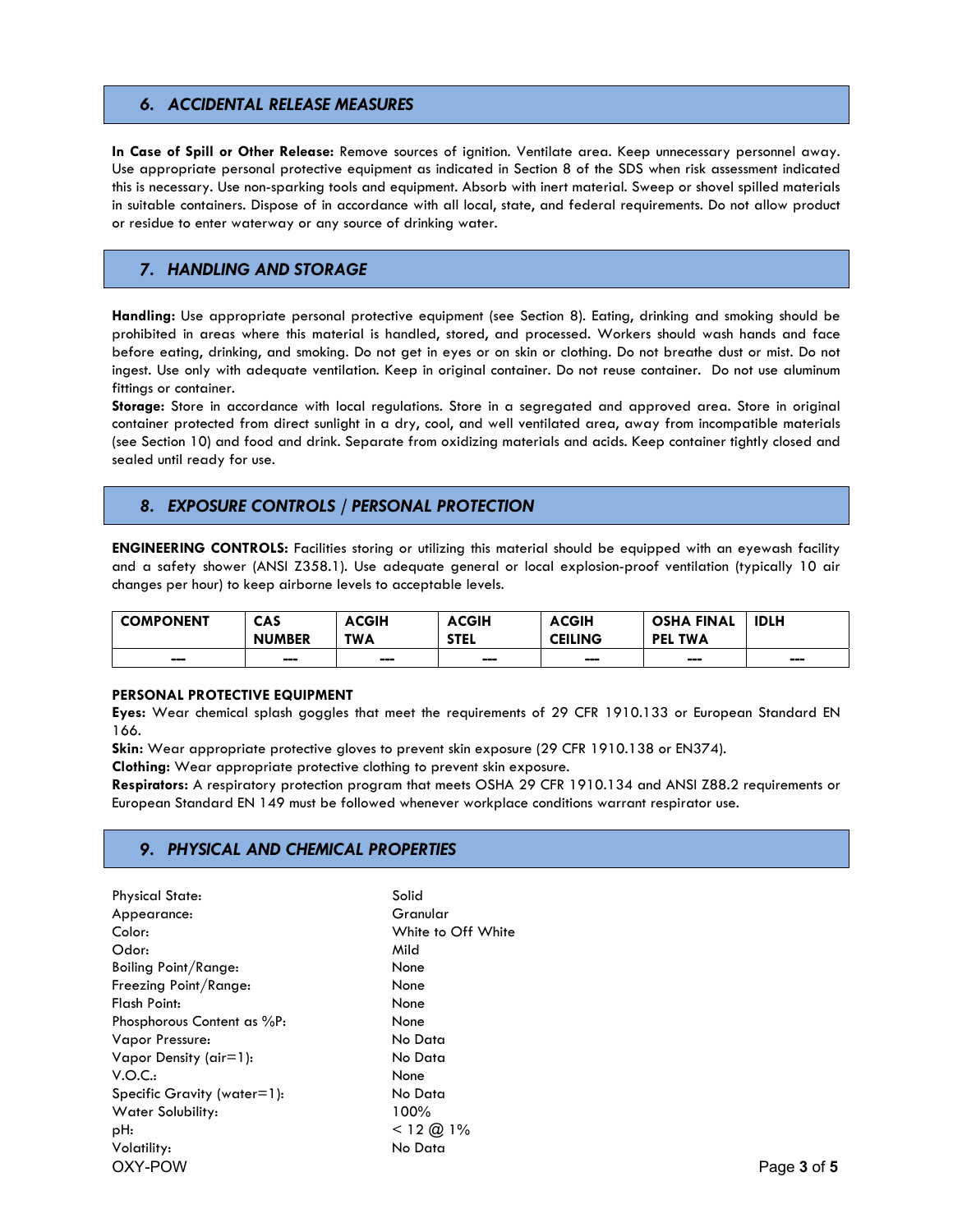## *10. STABILITY AND REACTIVITY*

#### **Stability:** The product is stable.

**Incompatibility with Various Substances:** Reactive or incompatible with the following materials: oxidizing materials, acids, organic material.

**Hazardous Polymerization:** Under normal conditions of storage and use, hazardous polymerization will not occur. **Hazardous Decomposition Products:** Decomposition products may include the following materials: carbon dioxide, carbon monoxide, sodium oxides.

# *11. TOXICOLOGICAL INFORMATION*

**TOXICITY:** No Data Available For Product.

**CARCINOGENICITY:** 

| <b>Product/Ingredient Name</b> |     |     | utn |
|--------------------------------|-----|-----|-----|
| ---                            | --- | --- | --- |

## *12. ECOLOGICAL INFORMATION*

**ENVIRONMENTAL INFORMATION:** No Data Available For Product.

## *13. DISPOSAL CONSIDERATIONS*

Chemical waste generators must determine whether a discarded chemical is classified as a hazardous waste. U.S. EPA guidelines for the classifications are listed in 40 CFR 261.3. Additionally, waste generators must consult state and local hazardous waste regulations to ensure complete and accurate classifications.

#### *14. TRANSPORTATION INFORMATION*

**U.S. DOT Bill of Lading Description:** UN 3262, corrosive solid, basic, inorganic, N.O.S. (Sodium Metasilicate), 8, II

#### *15. REGULATORY INFORMATION*

#### **INTERNATIONAL INVENTORIES**

All components of this product are listed on the following inventories: U.S.A. (TSCA), Canada (DSL).

#### **U.S. REGULATIONS**

**CALIFORNIA PROPOSITION 65:** None of the components of this product are listed.

#### **STATE RIGHT TO KNOW (RTK)**

| <b>INGREDIENT(S)</b>              | CAS#       | ΜA  | N. | РA | <b>MN</b> |
|-----------------------------------|------------|-----|----|----|-----------|
| sodium carbonate                  | 497-19-8   | --- |    |    | ---       |
| sodium carbonate<br>peroxyhydrate | 15630-89-4 | --- |    |    | ---       |
| disodium metasilicate             | 6834-92-0  | --- |    |    | ---       |

#### **CERCLA/SARA 302/304**

| INGREDIENT(S)                     | CAS#       | WEIGHT $\%$ | <b>CERCLA/SARA</b><br><b>RQ(LBS)</b> | <b>SECTION 302TPQ</b><br>(LBS) |
|-----------------------------------|------------|-------------|--------------------------------------|--------------------------------|
| sodium carbonate<br>peroxyhydrate | 15630-89-4 | $30 - 40$   | 00 ا                                 | 10,000                         |